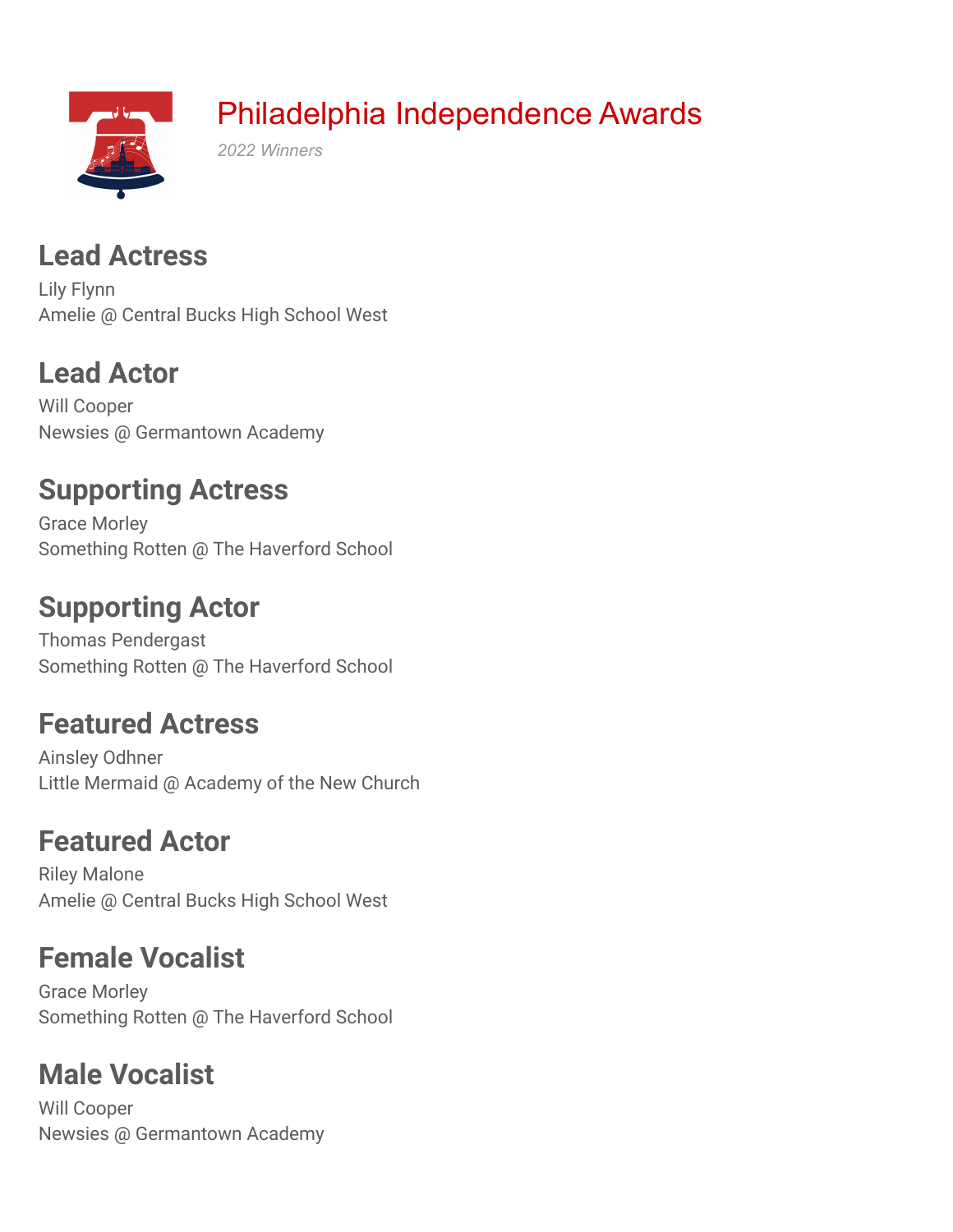

#### **Solo Dance**

Paige Sarro Newsies @ Plymouth-Whitemarsh High School

#### **Dance Ensemble**

Tap/Dance Ensemble Something Rotten @ The Haverford School

#### **Small Ensemble**

The Newsies Newsies @ Plymouth-Whitemarsh High School

#### **Orchestra**

Central Bucks High School West Orchestra Amelie @ Central Bucks High School West

### **Ensemble**

Newsies Ensemble ( Plymouth-Whitemarsh High School) Newsies @ Plymouth-Whitemarsh High School

## **Song**

Right Hand Man Something Rotten @ The Haverford School

### **Shift Crew/Stage Management**

Central Bucks High School West Shift Crew/Stage Management Amelie @ Central Bucks High School West

# **Light**

Plymouth-Whitemarsh High School Light Newsies @ Plymouth-Whitemarsh High School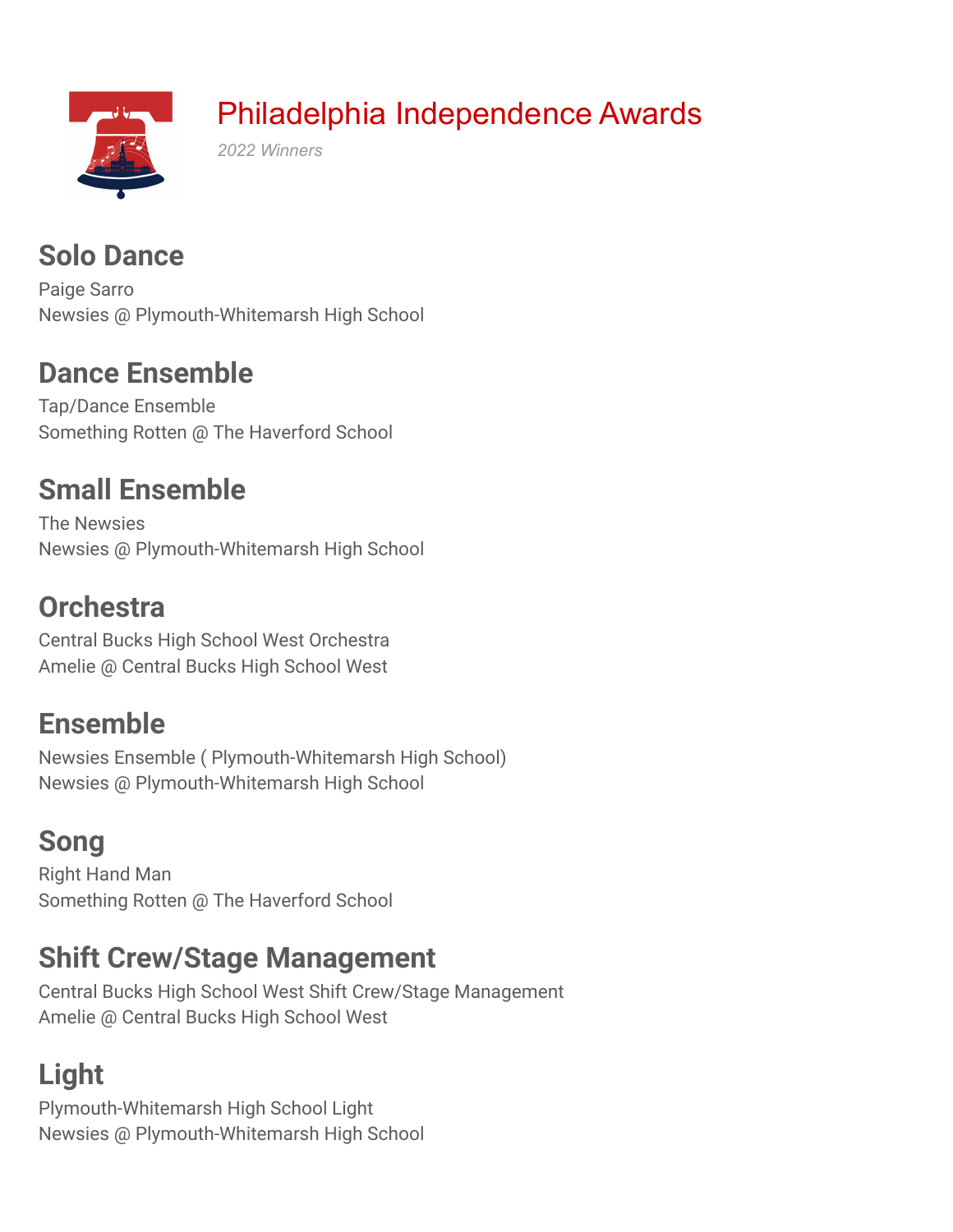

# Philadelphia Independence Awards

*2022 Winners*

## **Sound**

Central Bucks High School West Sound Amelie @ Central Bucks High School West

## **Scenic Design**

Haverford High School Scenic Design Mamma Mia @ Haverford High School

### **Costumes**

Academy of the New Church Costuming Class Little Mermaid @ Academy of the New Church

## **Makeup**

Central Bucks High School West Makeup Amelie @ Central Bucks High School West

# **Marketing & Publicity**

Plymouth-Whitemarsh High School Marketing & Publicity Newsies @ Plymouth-Whitemarsh High School

# **Creative Effects**

James Samuel Jr. and Carlos Santiago Torres Singin' in the Rain @ Holy Ghost Preparatory School

## **Creative Leadership**

Morgen Zighelboim & Brianna Geist Newsies @ Germantown Academy

## **Show**

Amelie @ Central Bucks High School West Amelie @ Central Bucks High School West